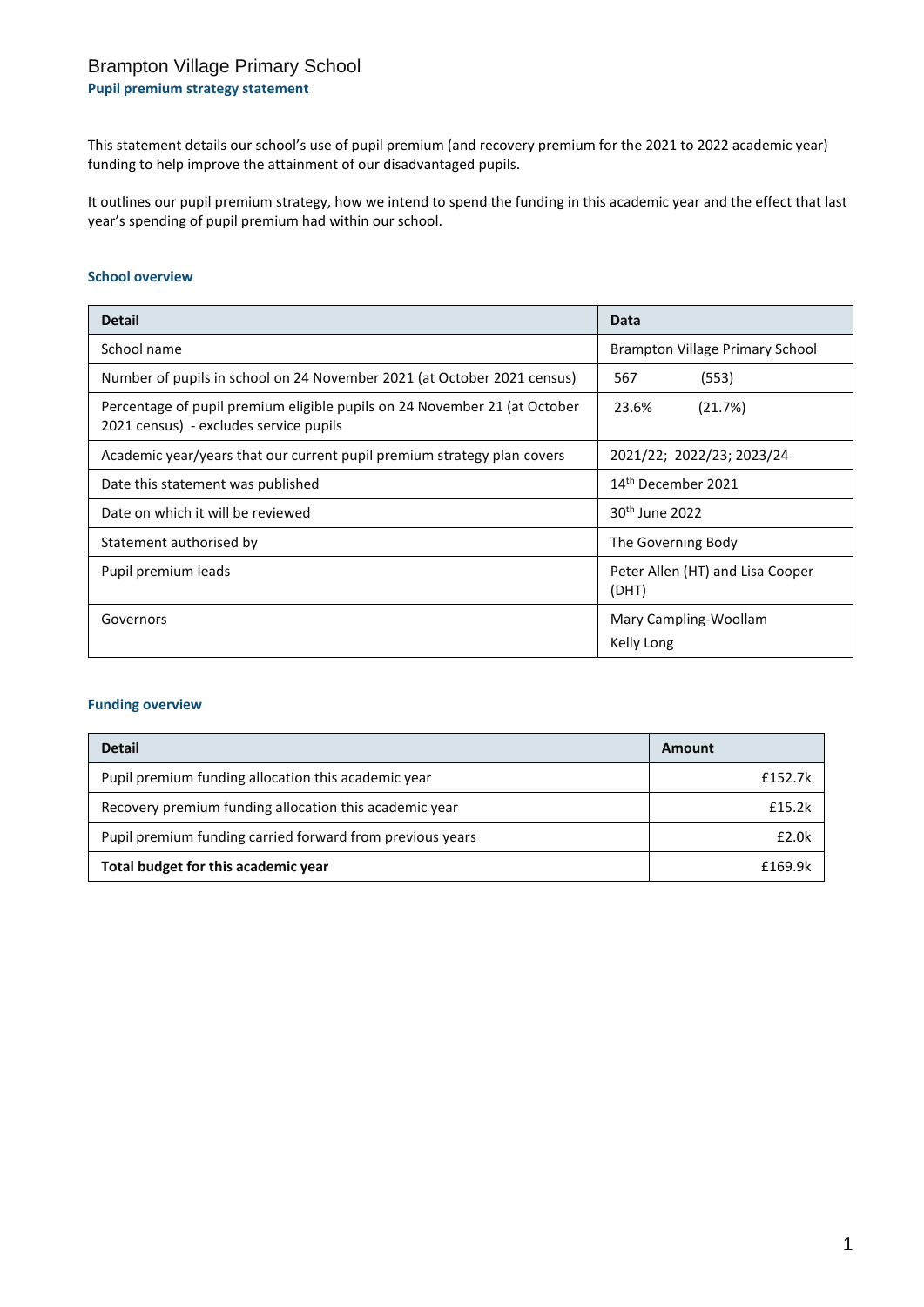## Brampton Village Primary School **Part A: Pupil premium strategy plan**

#### **Statement of intent**

All members of staff and governors accept responsibility for disadvantaged pupils and are committed to meeting their pastoral, social and academic needs within the school environment. We are committed to diminishing gaps between vulnerable pupils and their peers, and the pupil premium is an important tool in this process. Pupil premium helps remove barriers to learning so that all of our pupils reach their full potential and enables them to engage fully in our curriculum and school life.

Research conducted by the EEF concludes that common barriers to learning for disadvantaged children are: less support at home, weak language and communication skills, lack of confidence, more frequent behaviour difficulties and attendance and punctuality issues. We will ensure that all teaching staff can identify disadvantaged pupils and are aware of strengths and areas for improvement across the school.

Principles

- Quality first teaching and effective assessment meets the needs of all pupils.
- Where appropriate, provision is made for pupils that belong to vulnerable groups including disadvantaged pupils.
- All children have access to the same extra-curricular activities

Central to our strategy is quality first teaching. Evidence demonstrates that this has the greatest impact on closing the disadvantage attainment gap and will benefit all of the pupils in our school.

In order to identify how we can best direct resources to meet the needs of our learners we will rely on robust assessment and will target support based on the evidence from that assessment for both disadvantaged and nondisadvantaged children. Interventions will be closely monitored to ensure that they are effective and achieve objective.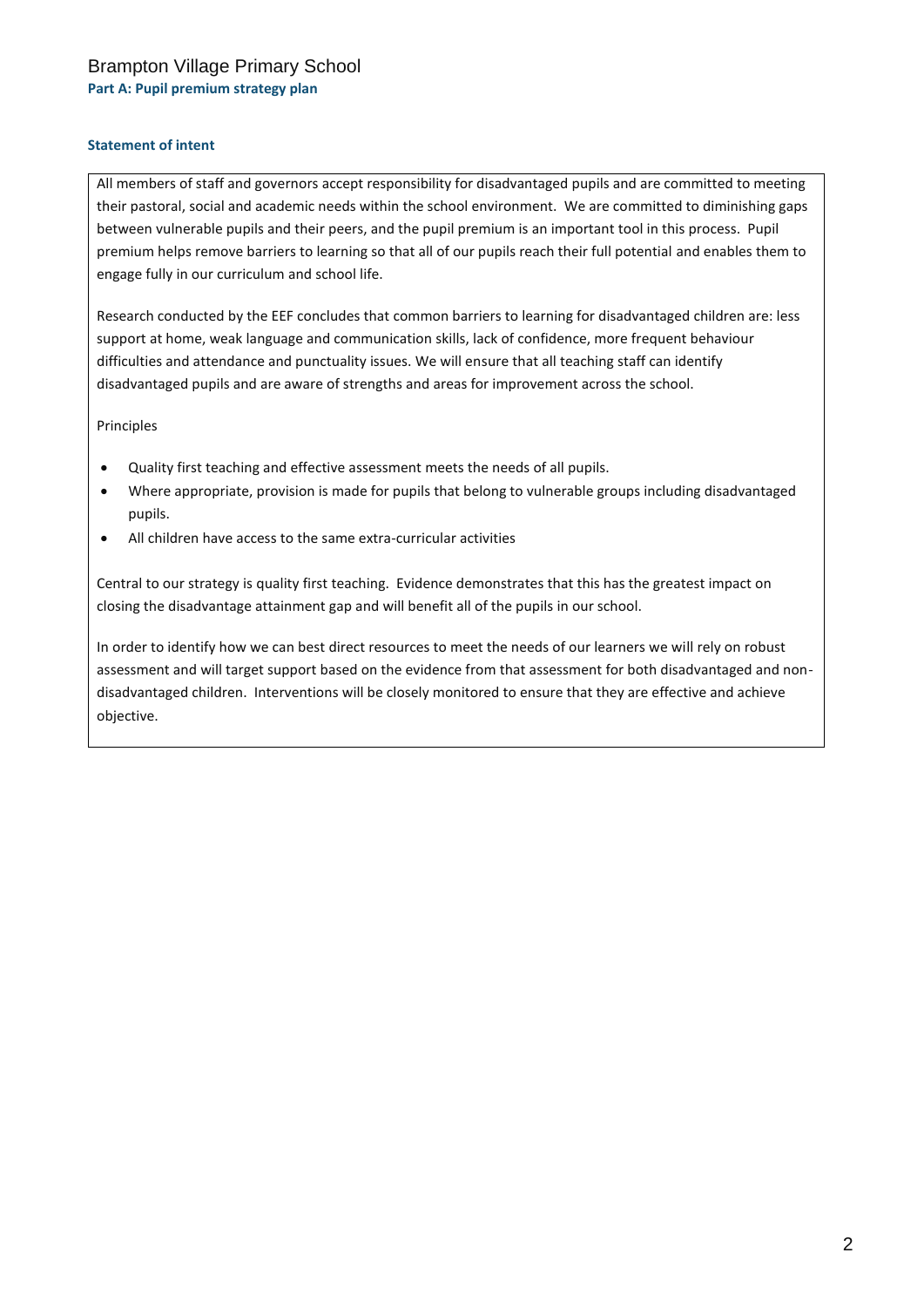## Brampton Village Primary School **Challenges**

This details the key challenges to achievement that we have identified among our disadvantaged pupils.

| <b>Challenge</b><br>number | <b>Detail of challenge</b>                                                                                                                                                                                                                                                                                             |
|----------------------------|------------------------------------------------------------------------------------------------------------------------------------------------------------------------------------------------------------------------------------------------------------------------------------------------------------------------|
| 1                          | The effect of school closure and remote learning on progress has been highly variable among all of<br>our pupils, but has particularly affected our disadvantaged pupils where there is a higher level of<br>complex need related to both learning and behaviour. These findings are supported by national<br>studies. |
| 2                          | Effect of school closure/remote learning particularly on Year 2 and Year 3 pupils, where learning<br>behaviours along with social and emotional maturity have been affected by the impact of losing a<br>high proportion of two school years.                                                                          |
| 3                          | Some pupils have limited experiences beyond their home life and immediate community,<br>especially in relation to access to books, libraries and technology. Assessments and observations<br>indicate under-developed oral language skills amongst disadvantaged pupils.                                               |
| 4                          | Assessments, observations, and discussions with pupils suggest disadvantaged pupils generally<br>have greater difficulties with phonics than their peers. This negatively impacts their development<br>as readers.                                                                                                     |
| 5                          | There is high mobility of pupils due to growth of the village. Many children have experienced two<br>or three different schools in a few years and this has led to inconsistencies in their experience.                                                                                                                |
| 6                          | There has been evidence of increased emotional need amongst many children since school<br>closure. This has impacted on their learning and have not made expected progress.                                                                                                                                            |
| 7                          | Increased staff mobility due to the increasing number of classes, both teachers and support staff.<br>This has previously led to inconsistencies in learning.                                                                                                                                                          |

#### **Intended outcomes**

This explains the outcomes we are aiming for **by the end of our current strategy plan**, and how we will measure whether they have been achieved.

| <b>Intended outcome</b>                                                                                               | <b>Success criteria</b>                                                                                                                                                                                                                                                                          |
|-----------------------------------------------------------------------------------------------------------------------|--------------------------------------------------------------------------------------------------------------------------------------------------------------------------------------------------------------------------------------------------------------------------------------------------|
| Continue to close the attainment and<br>progress gap between all pupils and<br>disadvantaged pupils across the school | The majority of pupils eligible for PP make expected<br>progress to prevent the gap between them and their peers<br>widening.                                                                                                                                                                    |
|                                                                                                                       | Teachers have identified children who need to make<br>accelerated progress and the majority of these children<br>achieve this.                                                                                                                                                                   |
|                                                                                                                       | Interventions are implemented and evaluated for impact on<br>$\bullet$<br>progress and attainment, such that PP pupils make<br>expected or accelerated progress from their relative<br>starting points.                                                                                          |
|                                                                                                                       | Teachers use prior attainment and current progress data as<br>$\bullet$<br>well as knowledge of individual children to adjust provision<br>so that most PP children make at least expected progress.                                                                                             |
|                                                                                                                       | The school purchases the full support package from the<br>$\bullet$<br>Local Authority. This means that Maths and English Advisers<br>visit regularly to monitor and support staff in delivering<br>Quality First Teaching. There is an associated cost with<br>releasing staff as part of this. |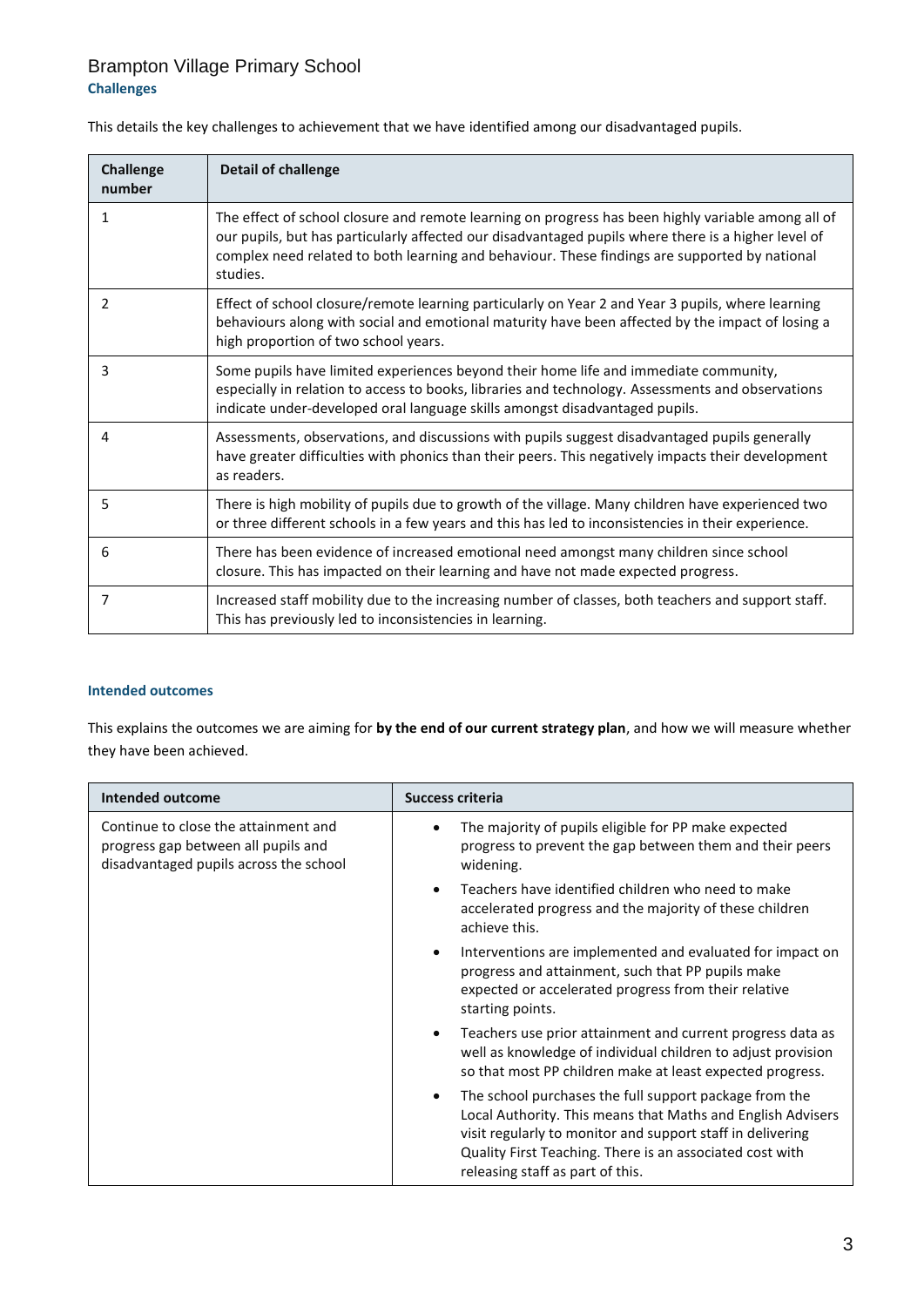| Attendance rates for pupils eligible for PP<br>continue to increase                                                             | Reduce the number of persistent absentees among pupils<br>eligible for PP.<br>Attendance in 2020-2021 for PP was 92.4% and for all<br>pupils was 95.4%.                                                                                                                                                                                                                                                                                                                                                                                                                                                                                                                                                                                                                         |
|---------------------------------------------------------------------------------------------------------------------------------|---------------------------------------------------------------------------------------------------------------------------------------------------------------------------------------------------------------------------------------------------------------------------------------------------------------------------------------------------------------------------------------------------------------------------------------------------------------------------------------------------------------------------------------------------------------------------------------------------------------------------------------------------------------------------------------------------------------------------------------------------------------------------------|
| To support children who have emotional or<br>behavioural needs so that they can access<br>the curriculum and be ready to learn. | Children make good progress and there are less instances of<br>disruptive behaviour recorded.<br>The STEPS approach to behaviour management is<br>$\bullet$<br>successfully implemented<br>Staff receive appropriate professional development for<br>them to support children.<br>Additional time funded for the SENCo to support children,<br>and administrative support put in place.<br>Creation and outfitting of "The Bridge", a nurturing space<br>for children who need some time in an alternative<br>environment during the school day.<br>Implementation of Provision Map allows more careful<br>tracking of provision and outcomes.<br>Sustained high levels of wellbeing demonstrated by<br>qualitative data from pupil voice, surveys and teacher<br>observations. |
| To enable more children to access extra-<br>curricular activities and to boost self-<br>esteem.                                 | More children are able to succeed and participate, enabling<br>them to have the same opportunities as their peers.                                                                                                                                                                                                                                                                                                                                                                                                                                                                                                                                                                                                                                                              |

#### **Activity in this academic year**

This details how we intend to spend our pupil premium (and recovery premium funding) **this academic year** to address the challenges listed above.

#### **Teaching (for example, CPD, recruitment and retention)**

Budgeted cost: £62.3k

| <b>Activity</b>                                                                                                                                                                                    | Evidence that supports this approach                                                                                                                                                                                                                                                                                                         | <b>Challenge</b><br>number(s)<br>addressed |
|----------------------------------------------------------------------------------------------------------------------------------------------------------------------------------------------------|----------------------------------------------------------------------------------------------------------------------------------------------------------------------------------------------------------------------------------------------------------------------------------------------------------------------------------------------|--------------------------------------------|
| $CPD$ – release time associated with working<br>with local authority advisors on maths and<br>English to help maintain Quality First<br>Teaching.<br>Attendance at external briefings and courses. | Research from the Education Policy Institute (EPI) (2020) found<br>that high-quality CPD for teachers has a significant effect on<br>pupils' learning outcomes. CPD programmes have the potential<br>to close the gap between beginner and more experienced<br>teachers:<br>Evidence suggests that quality CPD has a greater effect on pupil |                                            |
|                                                                                                                                                                                                    | attainment than other interventions schools may consider, such<br>as implementing performance-related pay for teachers or<br>lengthening the school day.                                                                                                                                                                                     |                                            |
|                                                                                                                                                                                                    | Teacher CPD may be a cost-effective intervention for improving<br>pupil outcomes: while there are other interventions with a larger<br>impact on pupil attainment, such as one-to-one tutoring (0.28),<br>these programmes are typically far more expensive.                                                                                 |                                            |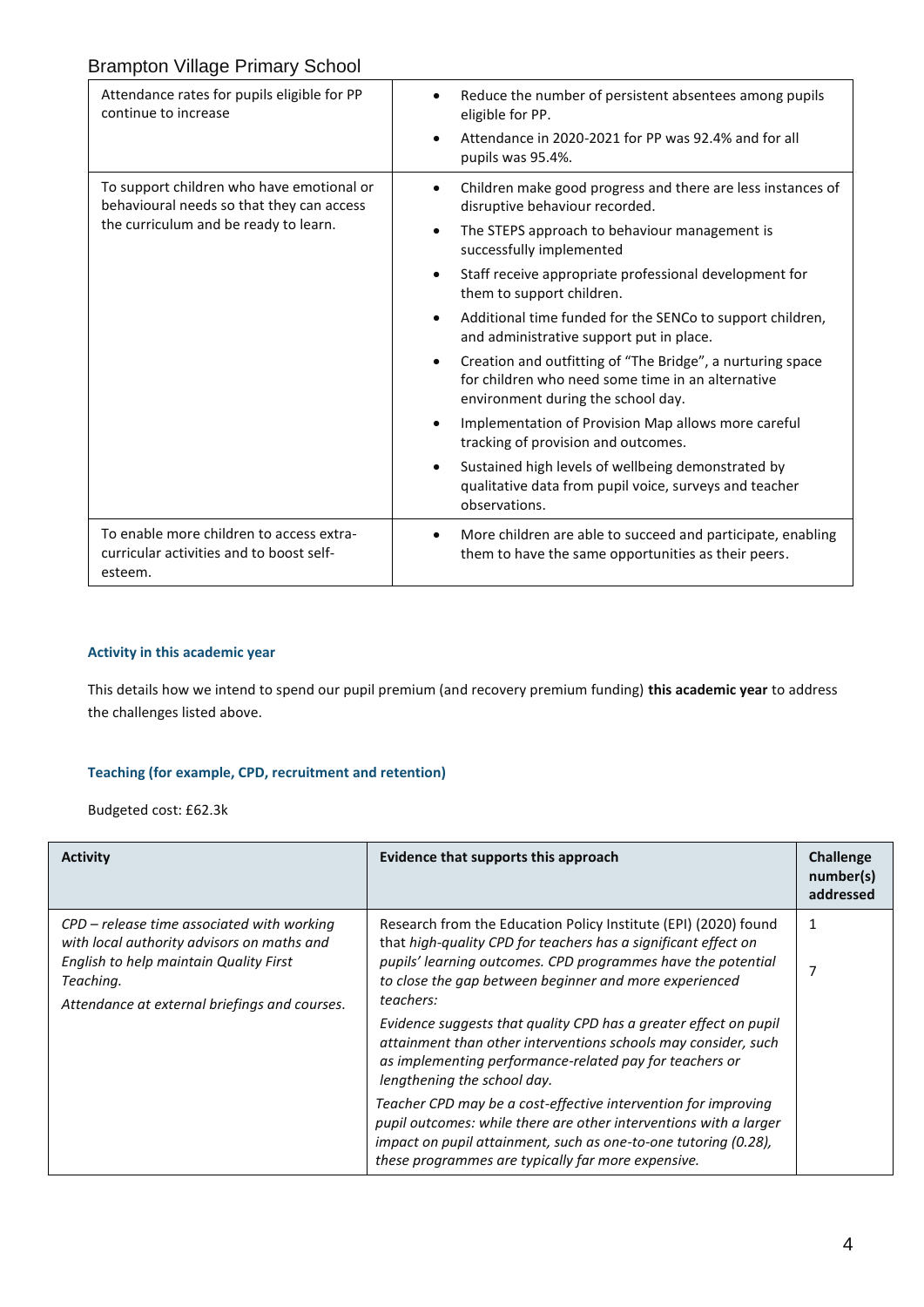| Funding of an additional class in lower KS2 to<br>allow single year teaching rather than mixed<br>Year 3/Year 4 classes.<br>2021/22's Years 2 and 3 have missed<br>proportionately the highest amount of school<br>due to covid and learning behaviours and<br>resilience have suffered as a consequence. For<br>Y3 in particular, moving from a single age | Primarily for financial reasons the school has run mixed age<br>classes in Key Stage 2 for some years during a time of rapid<br>growth. There is no definitive evidence as to whether mixed<br>classes improve or impede pupil progress, except that the<br>children who demonstrate a benefit in terms of social<br>development and self-confidence in mixed age classes are<br>those in the older age group. |  |
|-------------------------------------------------------------------------------------------------------------------------------------------------------------------------------------------------------------------------------------------------------------------------------------------------------------------------------------------------------------|----------------------------------------------------------------------------------------------------------------------------------------------------------------------------------------------------------------------------------------------------------------------------------------------------------------------------------------------------------------------------------------------------------------|--|
| class in KS1 to a mixed class in KS2 a particular<br>challenge.                                                                                                                                                                                                                                                                                             | Cronin (2019) To mix or not to mix: a critical review of literature<br>on mixed-age groups in primary schools                                                                                                                                                                                                                                                                                                  |  |
|                                                                                                                                                                                                                                                                                                                                                             | De Lemos (1999) The effectiveness of multi-age grouping: an<br>Australian study                                                                                                                                                                                                                                                                                                                                |  |

## **Targeted academic support (for example, tutoring, one-to-one support structured interventions)**

Budgeted cost: £40.3k

| <b>Activity</b>                                                                                                                                                                                                                                                                                                                                                                                                                                                                                                                                                        | Evidence that supports this approach                                                                                                                                                                                                                                                                                                                                                                                                                             | Challenge<br>number(s)<br>addressed |
|------------------------------------------------------------------------------------------------------------------------------------------------------------------------------------------------------------------------------------------------------------------------------------------------------------------------------------------------------------------------------------------------------------------------------------------------------------------------------------------------------------------------------------------------------------------------|------------------------------------------------------------------------------------------------------------------------------------------------------------------------------------------------------------------------------------------------------------------------------------------------------------------------------------------------------------------------------------------------------------------------------------------------------------------|-------------------------------------|
| HLTA led interventions delivered outside the<br>classroom targeted at pupils who require<br>additional support to overcome barriers to<br>learning. Our HLTA led interventions will be<br>directed primarily to small groups of up to a<br>maximum of six children.<br>All interventions will be recorded on provision<br>mapping software to allow an objective<br>assessment of the effectiveness of<br>interventions and to provide centralised<br>records to teachers and school leadership.<br>Sessions will include phonics, reading support,<br>and maths work. | Targeted deployment, where interventions are delivered to<br>small groups or individuals can help previously low attaining<br>pupils has a higher impact than deployment in everyday<br>classroom environments.<br>Educationendowmentfoundation.org.uk/education-<br>evidence/teaching and learning-toolkit/teaching-assistant-<br>interventions and<br>Educationendowmentfoundation.org.uk/education-<br>evidence/teaching-learning-toolkit/small-group-tuition | 2                                   |
| "Top up" of funding received as School Led<br>Tutoring grant.<br>The School Led Tutoring Grant covers 75% of<br>the cost of tuition, specifically aimed at<br>smaller groups, and pupil premium is being<br>used to cover the remaining 25% of the cost.                                                                                                                                                                                                                                                                                                               | Tuition targeted at specific needs and knowledge gaps can be<br>effective to support low attaining pupils and those falling<br>behind.<br>Educationendowmentfoundation.org.uk/education-<br>evidence/teaching-learning-toolkit/small-group-tuition                                                                                                                                                                                                               | 2<br>4                              |

## **Wider strategies (for example, related to attendance, behaviour, wellbeing)**

Budgeted cost: £67.3k

| <b>Activity</b>                                                                                                 | Evidence that supports this approach                                                                                                                                                                             | <b>Challenge</b><br>number(s)<br>addressed |
|-----------------------------------------------------------------------------------------------------------------|------------------------------------------------------------------------------------------------------------------------------------------------------------------------------------------------------------------|--------------------------------------------|
| Inclusion and pastoral support to increase<br>engagement with families, to improve<br>attendance and behaviour. | Targeted behaviour interventions can help to prevent<br>exclusions that remove children from school for periods of<br>time, and also reduce low-level disruption that reduces learning<br>time in the classroom. | 5                                          |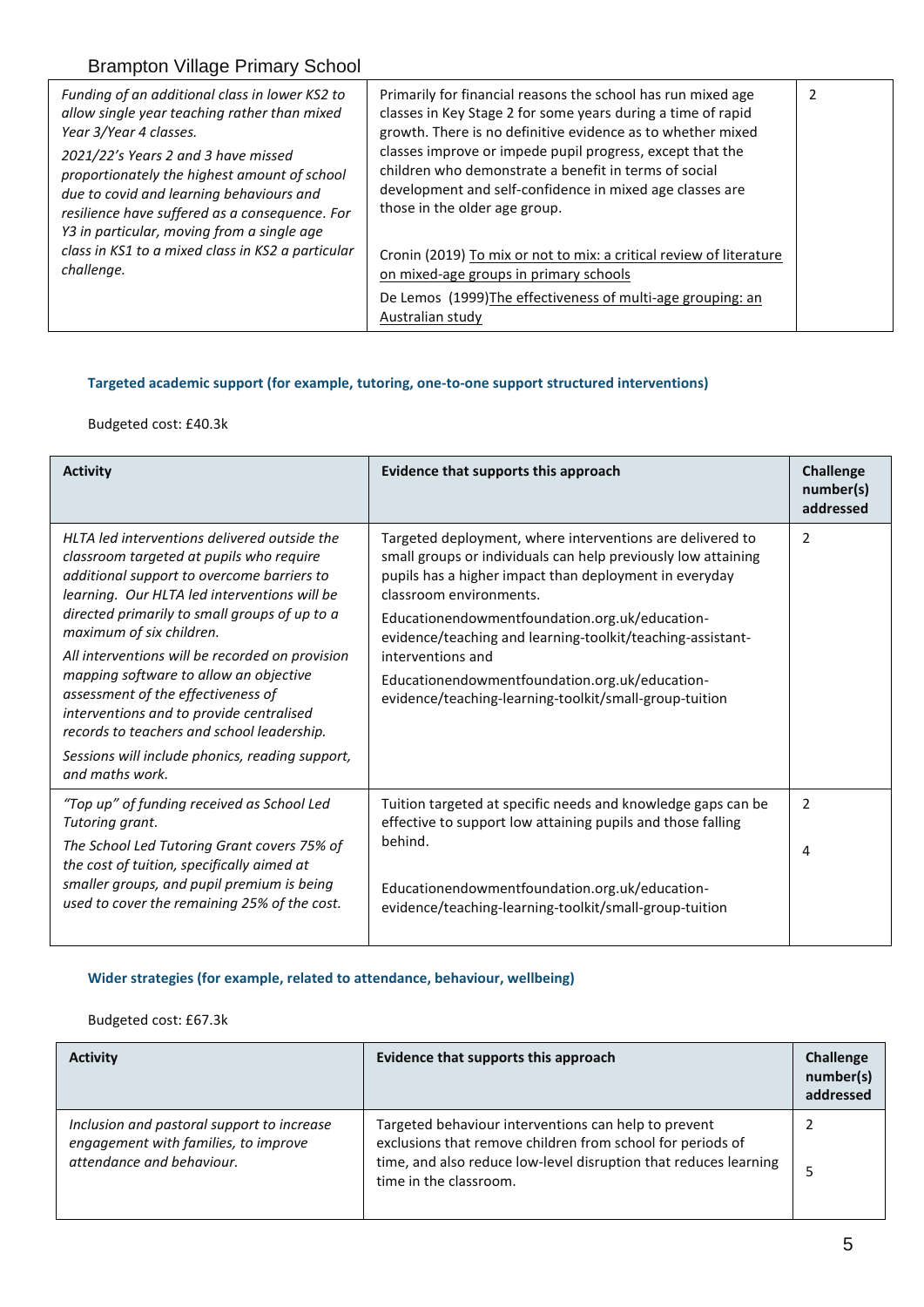| <b>Prampton vinago</b> r imnary concor                                                                                                                                                                                            |                                                                                                                                                                                                                                                                                                                                                                                                                                                          |   |
|-----------------------------------------------------------------------------------------------------------------------------------------------------------------------------------------------------------------------------------|----------------------------------------------------------------------------------------------------------------------------------------------------------------------------------------------------------------------------------------------------------------------------------------------------------------------------------------------------------------------------------------------------------------------------------------------------------|---|
| Additional support for children with<br>behaviour issues and/or difficulty accessing<br>learning in the classroom.                                                                                                                | We have financed the work of a part time Pastoral Worker this<br>year, whose role is to provide both proactive and reactive<br>support for our vulnerable pupils.                                                                                                                                                                                                                                                                                        |   |
| Cost of setting up "The Bridge", a nurture<br>room to support children with sensory or<br>social and emotional needs and also for<br>children who, for various reasons, find it<br>difficult to be in large classes all the time. | She acts as a key worker for children who are struggling,<br>meeting with them 1:1 throughout the week, and delivers<br>targeted social and emotional programmes if required. They<br>have a role in settling and supporting the transition of our new<br>children, and prepares our departing pupils for the next stage<br>in their education. The funding has also been used to provide<br>counselling services (play and music therapy) if necessary. |   |
|                                                                                                                                                                                                                                   | Educationendowmentfoundation.org.uk/education-<br>evidence/teaching-learning-toolkit/behaviour interventions                                                                                                                                                                                                                                                                                                                                             |   |
|                                                                                                                                                                                                                                   | There is a wide body of evidence associating social and<br>emotional skills in childhood with improved outcomes in later<br>life.                                                                                                                                                                                                                                                                                                                        |   |
|                                                                                                                                                                                                                                   | Educationendowmentfoundation.org.uk/education-<br>evidence/teaching-learning-toolkit/social-and-emotional-<br>learning                                                                                                                                                                                                                                                                                                                                   |   |
| Direct support is provided for our<br>disadvantaged, vulnerable families who are<br>in need and financially struggling. This will                                                                                                 | Direct support provided by the school is to ensure equality of<br>opportunity to children from disadvantaged children and is<br>actively supported by governors.                                                                                                                                                                                                                                                                                         | 3 |
| comprise a grant towards school uniform,<br>funding of educational visits, clubs, music<br>tuition and a substantial contribution<br>towards the cost of residential visits in Years<br>4 and 6.                                  | Support for educational visits, extra curricular clubs and music<br>tuition have benefits for children in terms of increasing cultural<br>capital and have wider benefits such as more positive attitudes<br>to learning and increased well-being.                                                                                                                                                                                                       |   |
| Direct support comprises a small part of our<br>planned expenditure but has benefits for<br>pupil wellbeing.                                                                                                                      | Educationendowmentfoundation.org.uk/education-<br>evidence/teaching-learning-toolkit/arts-participation                                                                                                                                                                                                                                                                                                                                                  |   |
| Whole school training in "STEPS" behaviour<br>management with the aim of developing our<br>school ethos and improving behaviour<br>across the school.                                                                             | A universal approach to behaviour management can have<br>positive overall effects, helping to prevent disruption. It is<br>important to maintain high expectations and to embed a<br>consistent approach across the school.                                                                                                                                                                                                                              | 6 |
| STEPS which is a therapeutic-thinking and<br>trauma-informed approach to behaviour.                                                                                                                                               | Educationendowmentfoundation.org.uk/education-<br>evidence/teaching-learning-toolkit/behaviour-interventions                                                                                                                                                                                                                                                                                                                                             |   |

### **Total budgeted cost: £170.2k**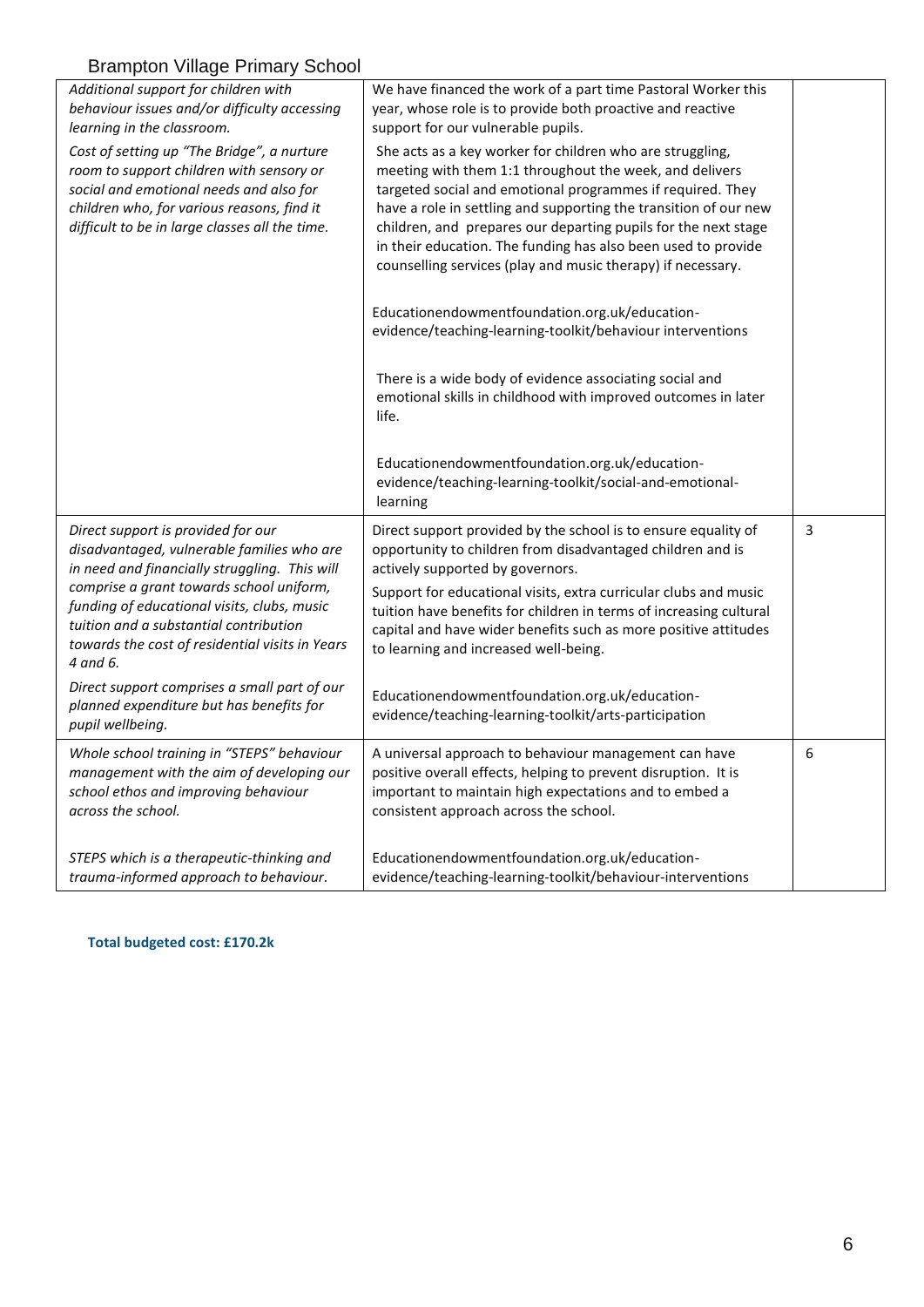## Brampton Village Primary School

#### **Part B: Review of outcomes in the previous academic year**

#### **Pupil premium strategy outcomes**

This details the impact that our pupil premium activity had on pupils in the 2020 to 2021 academic year.

Due to COVID-19, performance measures have not been published for 2020 to 2021, and 2020 to 2021 results will not be used to hold schools to account.

Our internal assessments during 2020/21 suggested that the performance of disadvantaged pupils was slightly but not significantly lower than all pupils across the school.

Our assessment of the reasons for these outcomes points primarily to Covid-19 impact, which disrupted all our subject areas to varying degrees. As evidenced in schools across the country, school closure was most detrimental to our disadvantaged pupils, and they were not able to benefit from our pupil premium funded improvements to teaching and targeted interventions to the degree we had intended. The impact was offset by our desire to maintain a high quality curriculum, including during periods of partial closure, which was aided by use of online resources such as those provided by White Rose, the Oak National Academy but primarily through resources developed by our staff.

Attendance remains a focus of our current plan as we need to ensure that our disadvantages pupils receive as much direct teaching as possible.

Our assessments and observations indicated that pupil behaviour, wellbeing and mental health were significantly impacted last year, primarily due to COVID-19-related issues. The impact was particularly acute for disadvantaged pupils. We used pupil premium funding to provide wellbeing support for all pupils, and targeted interventions where required. We are building on that approach with the activities detailed in this plan.

#### **Externally provided programmes**

*Please include the names of any non-DfE programmes that you purchased in the previous academic year. This will help the Department for Education identify which ones are popular in England*

| Programme | Provider |
|-----------|----------|
|           |          |
|           |          |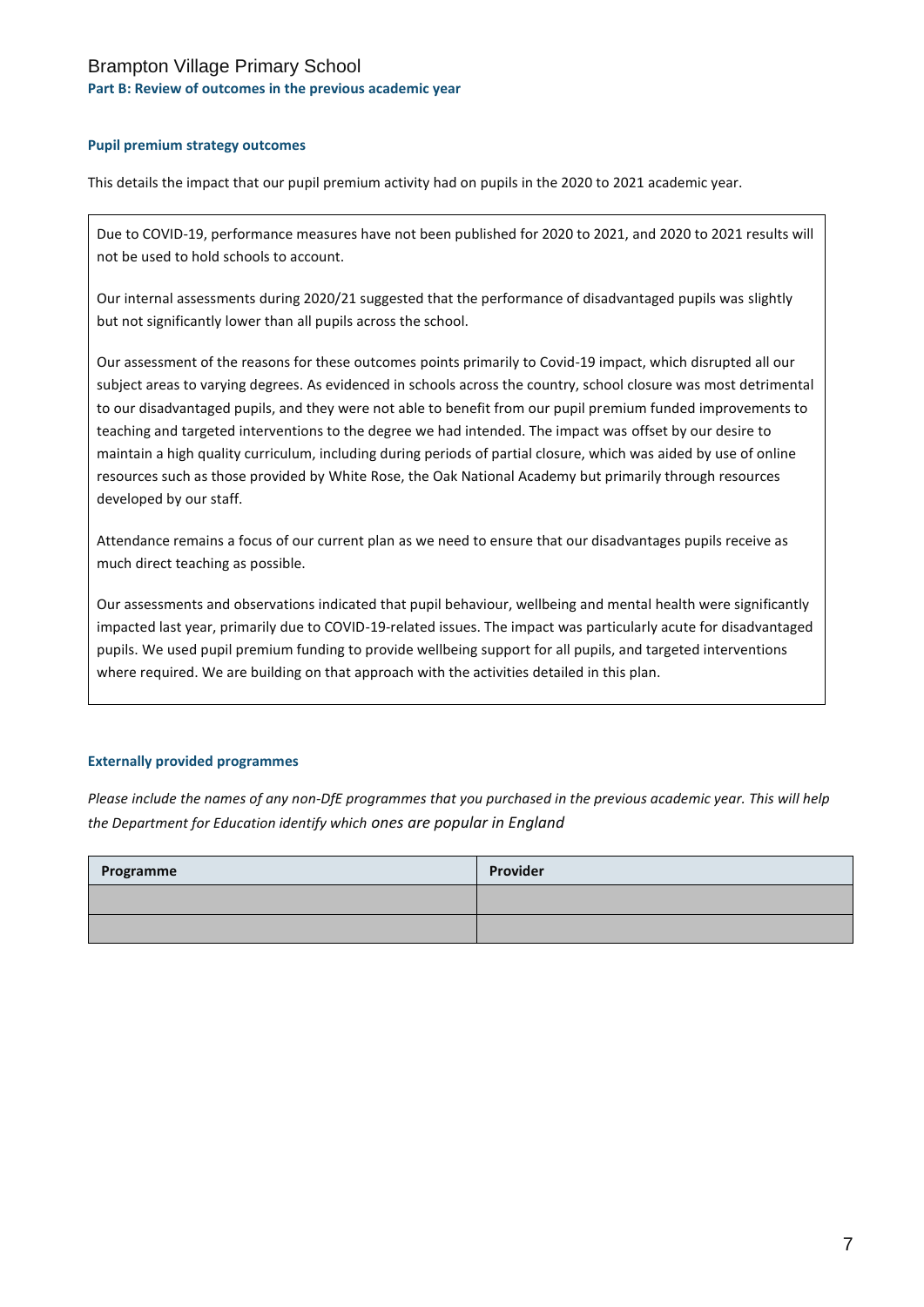# Brampton Village Primary School

## **Service pupil premium funding**

| Number of service pupils at<br>October census                                     | 38 | Service pupil premium funding allocation this year                                                                                                                                                                                    | £14.1k |
|-----------------------------------------------------------------------------------|----|---------------------------------------------------------------------------------------------------------------------------------------------------------------------------------------------------------------------------------------|--------|
| <b>Measure</b>                                                                    |    | <b>Details</b>                                                                                                                                                                                                                        |        |
| How did you spend your service pupil<br>premium allocation last academic year?    |    | As in previous years, and in line with recognised good practice, we put<br>support in for our Service Children through increased administrative support<br>and a Transition Mentor.                                                   |        |
| What was the impact of that spending on<br>service pupil premium eligible pupils? |    | The increased administrative support has enabled families to be supported<br>through school holidays when many of them want information about<br>starting, often at short notice.                                                     |        |
|                                                                                   |    | The Transition Mentor has supported children which has helped to limit the<br>Impact of long absences of a parent due to postings. They have been able to<br>meet children regularly, write messages and deal with related anxieties. |        |
|                                                                                   |    | As part of their role the Mentor has helped children when faced with<br>difficulties with making friends due to regular school movement.                                                                                              |        |
|                                                                                   |    | Previous surveys from Service Families have indicated that they preferred to<br>have emotional support for their children in school to help when adults were<br>posted overseas.                                                      |        |